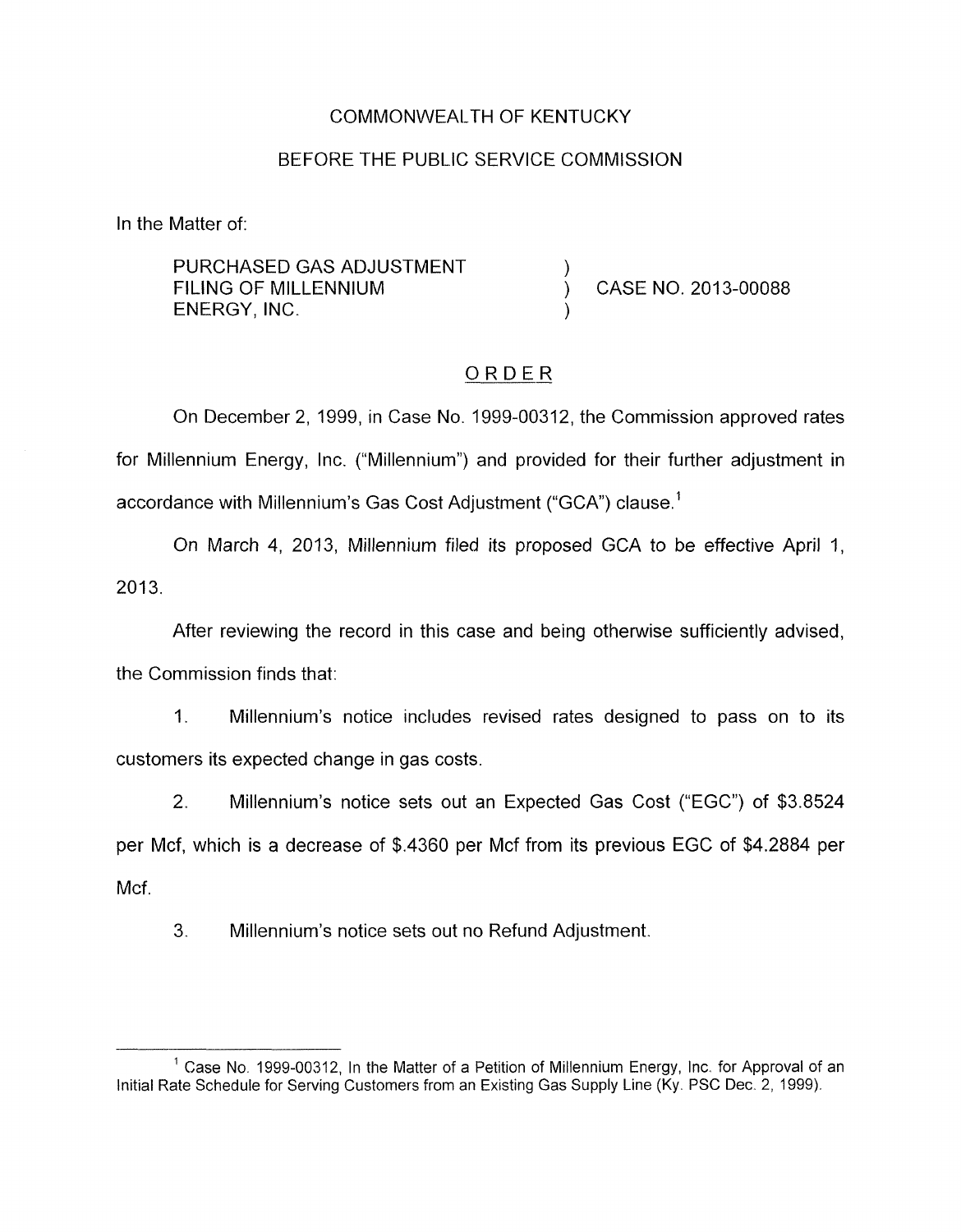4. Millennium's notice sets out a current quarter Actual Adjustment ("AA") of \$.I505 per Mcf. Millennium's total AA is \$.0446 per Mcf, which is an increase of \$.2220 per Mcf from the previous total AA of (\$. 1774) per Mcf.

*5.* Millennium's notice sets out a current quarter Balance Adjustment ("BA") of \$.001912 per Mcf. Millennium's total BA is (\$.0007) per Mcf, which is an increase of \$.0020 per Mcf from the previous total BA of (\$.0027) per Mcf.

6. Millennium's GCR rate is \$3.8963 per Mcf, which is a decrease of \$.2120 per Mcf from the previous rate of \$4.1083 per Mcf. Due to a spread sheet error, Millennium proposed a GCR rate of \$3.8964 per Mcf.

7. The rates in the Appendix to this Order are fair, just, and reasonable, and should be approved for service rendered by Millennium on and after April 1, 2013.

IT IS THEREFORE ORDERED that:

1. The rates in the Appendix to this Order are approved for service rendered on and after April 1, 2013.

2. Within 20 days of the date of this Order, Millennium shall file with this Commission, using the Commission's electronic Tariff Filing System, revised tariff sheets setting out the rates approved herein and reflecting that they were approved pursuant *to* this Order.

> ENTERED<sup>®</sup> MAR 14 2013 K<mark>ENTUC</mark>KY PUBLIC<br>RVICE COMMISSION

By the Commission

Case No. 2013-00088

**ATTES** Executive Directo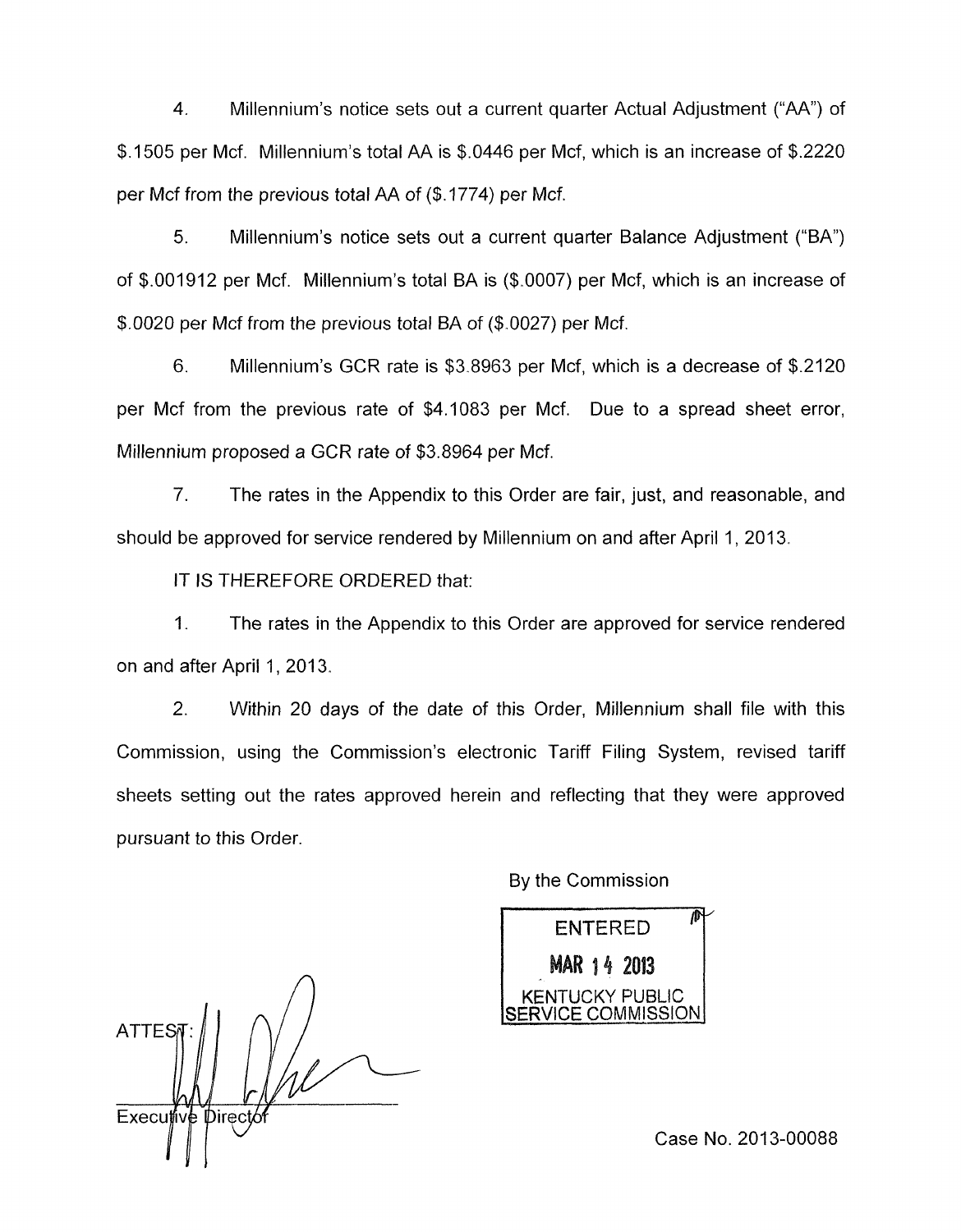## APPENDIX

# APPENDIX TO AN ORDER OF THE KENTUCKY PUBLIC SERVICE COMMISSION IN CASE NO. 2013-00088 DATED MAR 1 4 2013

The following rates and charges are prescribed for the customers served by Millennium Energy, Inc. All other rates and charges not specifically mentioned herein shall remain the same as those in effect under authority of this Commission prior to the effective date of this Order.

## **Residential**

|                                  | <b>Base Rate</b> | <b>Gas Cost</b><br>Recovery<br>Rate | Total    |
|----------------------------------|------------------|-------------------------------------|----------|
| <b>Customer Charge</b>           | \$6.00           | \$3.8963                            | \$6.00   |
| All Mcf                          | \$4.00           |                                     | \$7.8963 |
| <b>Commercial and Industrial</b> |                  |                                     |          |
| <b>Customer Charge</b>           | \$20.00          | 3.8963                              | \$20.00  |
| All Mcf                          | 3.00             |                                     | \$6.8963 |